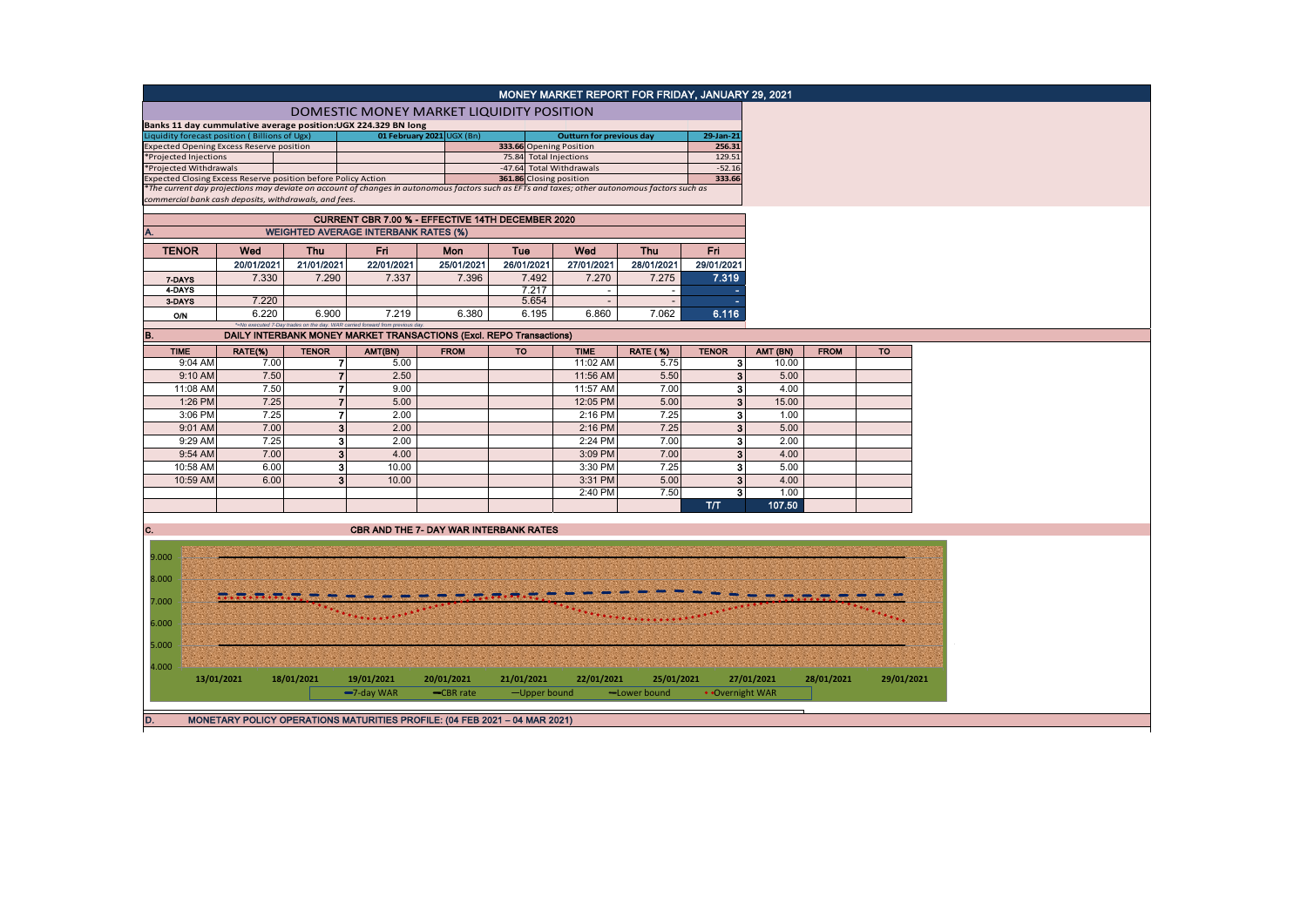| <b>DATE</b>                               | <b>THUR</b>                                 | <b>THUR</b>    | <b>THUR</b>                                                                                                    | <b>THUR</b>     | <b>THUR</b>               | <b>TOTAL</b>             |               |                                                |                |                |                |       |                |       |                |  |           |  |
|-------------------------------------------|---------------------------------------------|----------------|----------------------------------------------------------------------------------------------------------------|-----------------|---------------------------|--------------------------|---------------|------------------------------------------------|----------------|----------------|----------------|-------|----------------|-------|----------------|--|-----------|--|
|                                           | 04-Feb-21                                   | 11-Feb-21      | 18-Feb-21                                                                                                      | 25-Feb-21       | 04-Mar-21                 |                          |               |                                                |                |                |                |       |                |       |                |  |           |  |
| <b>REPO</b>                               | 450.60                                      |                |                                                                                                                |                 |                           | 450.60                   |               |                                                |                |                |                |       |                |       |                |  |           |  |
| <b>REV REPO</b>                           | $\sim$                                      | $\sim$         | $\sim$                                                                                                         | $\blacksquare$  | $\sim$                    | $\overline{\phantom{a}}$ |               |                                                |                |                |                |       |                |       |                |  |           |  |
| <b>DEPO AUCT</b>                          | 7.00                                        | $\sim$         | 139.38                                                                                                         | 65.50           | $\sim$                    | 211.88                   |               |                                                |                |                |                |       |                |       |                |  |           |  |
| <b>TOTALS</b>                             | 457.60                                      | $\sim$         | 139.38                                                                                                         | 65.50           | $\sim$                    | 662.48                   |               |                                                |                |                |                |       |                |       |                |  |           |  |
|                                           |                                             |                | Total O/S Deposit Auction balances held by BOU up to 25 MARCH 2021: UGX 369 BN                                 |                 |                           |                          |               |                                                |                |                |                |       |                |       |                |  |           |  |
|                                           |                                             |                | Total O/S Repo, Reverse Repo & Deposit Auction balances held by BOU: UGX 862 BN                                |                 |                           |                          |               |                                                |                |                |                |       |                |       |                |  |           |  |
|                                           | (Ei) STOCK OF TREASURY SECURITIES           |                |                                                                                                                |                 | EII)                      |                          |               | <b>MONETARY POLICY MARKET OPERATIONS</b>       |                |                |                |       |                |       |                |  |           |  |
|                                           | LAST TBIILS ISSUE DATE: 28-JAN-2021         |                |                                                                                                                |                 |                           |                          |               | (VERTICAL REPOS, REV-REPOS & DEPOSIT AUCTIONS) |                |                |                |       |                |       |                |  |           |  |
|                                           | On-the-run O/S T-BILL STOCKs (Billions-UGX) |                | 6,016.903                                                                                                      | 01/02/2021      | OMO                       | <b>ISSUE DATE</b>        | <b>AMOUNT</b> | <b>WAR</b>                                     | <b>RANGE</b>   | <b>TENOR</b>   |                |       |                |       |                |  |           |  |
|                                           | On-the-run O/S T-BONDSTOCKs(Billions-UGX)   |                | 17,447.185                                                                                                     | 01/02/2021 REPO |                           | 03-Dec                   | 810.00        | 7.000                                          |                | 7              |                |       |                |       |                |  |           |  |
| <b>TOTAL TBILL &amp; TBOND STOCK- UGX</b> |                                             |                | 23,464.088                                                                                                     |                 | <b>DAUT</b>               | 03-Dec                   | 49.97         | 7.254                                          |                | 28             |                |       |                |       |                |  |           |  |
| O/S=Outstanding                           |                                             |                |                                                                                                                |                 | <b>DAUT</b>               | 03-Dec                   | 44.94         | 7.503                                          |                | 56             |                |       |                |       |                |  |           |  |
| <b>MATURITY</b>                           | TOTAL STOCK YTM (%)                         |                | <b>CHANGE IN</b>                                                                                               |                 | <b>REPO</b>               | 10-Dec                   | 439.00        | 7.000                                          |                | $\overline{7}$ |                |       |                |       |                |  |           |  |
|                                           | (BN UGX)                                    | AT CUT OFF*    | YTM (+/-)                                                                                                      |                 | <b>DAUT</b>               | 10-Dec                   | 45.94         | 7.340                                          |                | 28             |                |       |                |       |                |  |           |  |
| 91                                        | 87.10                                       | 8.002          | $-0.711$                                                                                                       |                 | <b>DAUT</b>               | 10-Dec                   | 6.92          | 7.503                                          |                | 56             |                |       |                |       |                |  |           |  |
| 182                                       | 475.15                                      | 10.713         | $-0.283$                                                                                                       |                 | <b>REVREPO</b>            | 15-Dec                   | 558.00        | 7.000                                          |                | $\sqrt{2}$     |                |       |                |       |                |  |           |  |
| 364                                       | 5,454.66                                    | 13.224         | $-1.126$                                                                                                       |                 | <b>REPO</b>               | 21-Dec                   | 348.50        | 7.000                                          |                | 3              |                |       |                |       |                |  |           |  |
| 2YR                                       | $\omega$                                    | 15.250         | 0.700                                                                                                          |                 | <b>REPO</b>               | 24-Dec                   | 350.00        | 7.000                                          |                | $\overline{7}$ |                |       |                |       |                |  |           |  |
| 3YR                                       | $\blacksquare$                              | 15.750         | 0.250                                                                                                          |                 | <b>DAUT</b>               | 24-Dec                   | 68.31         | 7.590                                          |                | 56             |                |       |                |       |                |  |           |  |
| 5YR                                       | 2,131.05                                    | 16.500         | 1.600                                                                                                          |                 | <b>REVREPO</b>            | 28-Dec                   | 963.00        | 7.000                                          |                | $\mathbf{3}$   |                |       |                |       |                |  |           |  |
| 10YR                                      | 8,182.54                                    | 16.150         | 0.150                                                                                                          |                 | <b>REVREPO</b>            | 31-Dec                   | 384.00        | 7.000                                          |                | $\overline{4}$ |                |       |                |       |                |  |           |  |
| 15YR                                      | 6,344.24                                    | 16.500         | 1.200                                                                                                          |                 | <b>REPO</b>               | 12-Jan                   | 497.00        | 7.000                                          |                | $\mathbf{3}$   |                |       |                |       |                |  |           |  |
| 20YR                                      | 789.35                                      | 17.500         |                                                                                                                |                 | <b>REPO</b>               | 20-Jan                   | 621.00        | 7.000                                          |                | $\overline{1}$ |                |       |                |       |                |  |           |  |
|                                           |                                             |                | Cut OFF is the lowest price/ highest yield that satisfies the auction awarded amount.                          |                 | <b>REPO</b>               | $21 - Jan$               | 355.00        | 7.000                                          |                | $\overline{7}$ |                |       |                |       |                |  |           |  |
|                                           |                                             |                |                                                                                                                |                 | <b>DAUT</b>               | $21 - Jan$               | 69.89         | 7.312                                          |                | 28             |                |       |                |       |                |  |           |  |
|                                           |                                             |                |                                                                                                                |                 | <b>DAUT</b>               | $21 - Jan$               | 100.92        | 7.623                                          |                | 56             |                |       |                |       |                |  |           |  |
|                                           |                                             |                |                                                                                                                |                 | <b>REPO</b>               | 27-Jan                   | 191.00        | 7.000                                          |                | $\mathbf{1}$   |                |       |                |       |                |  |           |  |
|                                           |                                             |                |                                                                                                                |                 | <b>REPO</b>               | 28-Jan                   | 493.00        | 7.000                                          |                | $\overline{7}$ |                |       |                |       |                |  |           |  |
|                                           |                                             |                |                                                                                                                |                 | <b>DAUT</b>               | 28-Jan                   | 65.14         | 7.302                                          |                | 28             |                |       |                |       |                |  |           |  |
|                                           |                                             |                |                                                                                                                |                 | <b>DAUT</b>               | 28-Jan                   | 54.47         | 7.593                                          |                | 56             |                |       |                |       |                |  |           |  |
|                                           |                                             |                |                                                                                                                |                 |                           |                          |               |                                                |                |                |                |       |                |       |                |  |           |  |
|                                           |                                             |                |                                                                                                                |                 | WAR-Weighted Average Rate |                          |               |                                                |                |                |                |       |                |       |                |  |           |  |
| H.                                        |                                             |                | DAILY SECONDARY MARKET QUOTES (On-the-run GOVERNMENT TREASURY SECURITIES -End of Day Quotes)<br><b>T-BILLS</b> |                 |                           |                          |               |                                                |                |                | <b>TBONDS</b>  |       |                |       |                |  |           |  |
| <b>TENOR</b>                              | 91 DR                                       |                | 182 DR                                                                                                         |                 | 364 DR                    |                          |               | 2YR YTM                                        | 3YR YTM        |                | 5YR YTM        |       | 10YR YTM       |       | 15YR YTM       |  |           |  |
| COUPON                                    | 0.000%                                      |                | 0.000%                                                                                                         |                 | 0.000%                    |                          | 11.000%       |                                                | 14.000%        |                | 16.625%        |       | 17.000%        |       | 14.250%        |  |           |  |
| <b>MATURITY DATE</b>                      | 29-Apr-21                                   |                | 29-Jul-21                                                                                                      |                 | 27-Jan-22                 |                          |               | 13-Apr-23                                      | 18-Jan-24      |                | 27-Aug-26      |       |                |       | 03-Apr-31      |  | 22-Jun-34 |  |
|                                           |                                             | <b>BID/ASK</b> | <b>BID/ASK</b>                                                                                                 |                 | <b>BID/ASK</b>            |                          |               | <b>BID/ASK</b>                                 | <b>BID/ASK</b> |                | <b>BID/ASK</b> |       | <b>BID/ASK</b> |       | <b>BID/ASK</b> |  |           |  |
| <b>DFCU</b>                               | 8.20                                        | 8.10           | 9.60                                                                                                           | 9.50            | 11.60                     | 11.50                    | 15.00         | 14.90                                          | 15.05          | 14.95          | 16.00          | 15.90 | 16.50          | 16.40 | 16.50          |  |           |  |
| <b>ABSA</b>                               | 8.05                                        | 7.95           | 10.75                                                                                                          | 10.65           | 12.97                     | 12.87                    | 14.30         | 14.20                                          | 15.55          | 15.45          | 15.85          | 15.75 | 16.20          | 16.10 | 16.35          |  |           |  |
| CRDU                                      | 8.00                                        | 7.90           | 10.70                                                                                                          | 10.60           | 13.00                     | 12.90                    | 14.30         | 14.20                                          | 15.50          | 15.40          | 15.80          | 15.70 | 16.20          | 16.10 | 16.35          |  |           |  |
| <b>HFBU</b>                               | 8.40                                        | 8.30           | 10.60                                                                                                          | 10.50           | 12.95                     | 12.85                    | 14.45         | 14.35                                          | 15.55          | 15.45          | 15.90          | 15.80 | 16.40          | 16.30 | 16.45          |  |           |  |
| <b>SCBU</b>                               | 8.05                                        | 7.95           | 10.75                                                                                                          | 10.65           | 12.95                     | 12.85                    | 14.35         | 14.25                                          | 15.50          | 15.40          | 15.80          | 15.70 | 16.20          | 16.10 | 16.35          |  |           |  |
| <b>STBB</b>                               | 9.00                                        | 8.90           | 11.00                                                                                                          | 10.90           | 13.00                     | 12.90                    | 14.50         | 14.40                                          | 15.50          | 15.40          | 16.35          | 16.25 | 16.25          | 16.15 | 16.50          |  |           |  |
| <b>RODA</b>                               | 8.08                                        | 7.98           | 10.80                                                                                                          | 10.70           | 12.97                     | 12.87                    | 14.40         | 14.30                                          | 15.57          | 15.45          | 16.00          | 15.90 | 16.24          | 16.14 | 16.48          |  |           |  |
| Av. Bid                                   | 8.25                                        |                | 10.60                                                                                                          |                 | 12.78                     |                          |               | 14.47                                          | 15.46          |                | 15.96          |       | 16.28          |       | 16.43          |  |           |  |
| Av. Ask                                   | 8.15                                        |                | 10.50                                                                                                          |                 | 12.68                     |                          | 14.37         |                                                | 15.36          |                | 15.86          |       | 16.18          |       | 16.33          |  |           |  |
| <b>Sec Mkt Yield</b>                      | 8.204                                       |                | 10.550                                                                                                         |                 | 12.727                    |                          | 14.421        |                                                | 15,409         |                | 15.907         |       | 16.234         |       | 16.376         |  |           |  |
| BestBid                                   | 9.00<br>11.00                               |                |                                                                                                                | 13.00           |                           | 15.00                    |               | 15.57                                          |                | 16.35          |                | 16.50 |                | 16.50 |                |  |           |  |
|                                           |                                             |                |                                                                                                                |                 |                           |                          |               |                                                |                |                |                |       |                |       |                |  |           |  |

**Daily Secondary Market for Government Securities Report for Friday 29th January 2021**

 $\blacktriangleright$  Secondary market was active with volumes recorded at UGX 157.2BN a slight reduction from the previous  $\blacktriangleright$